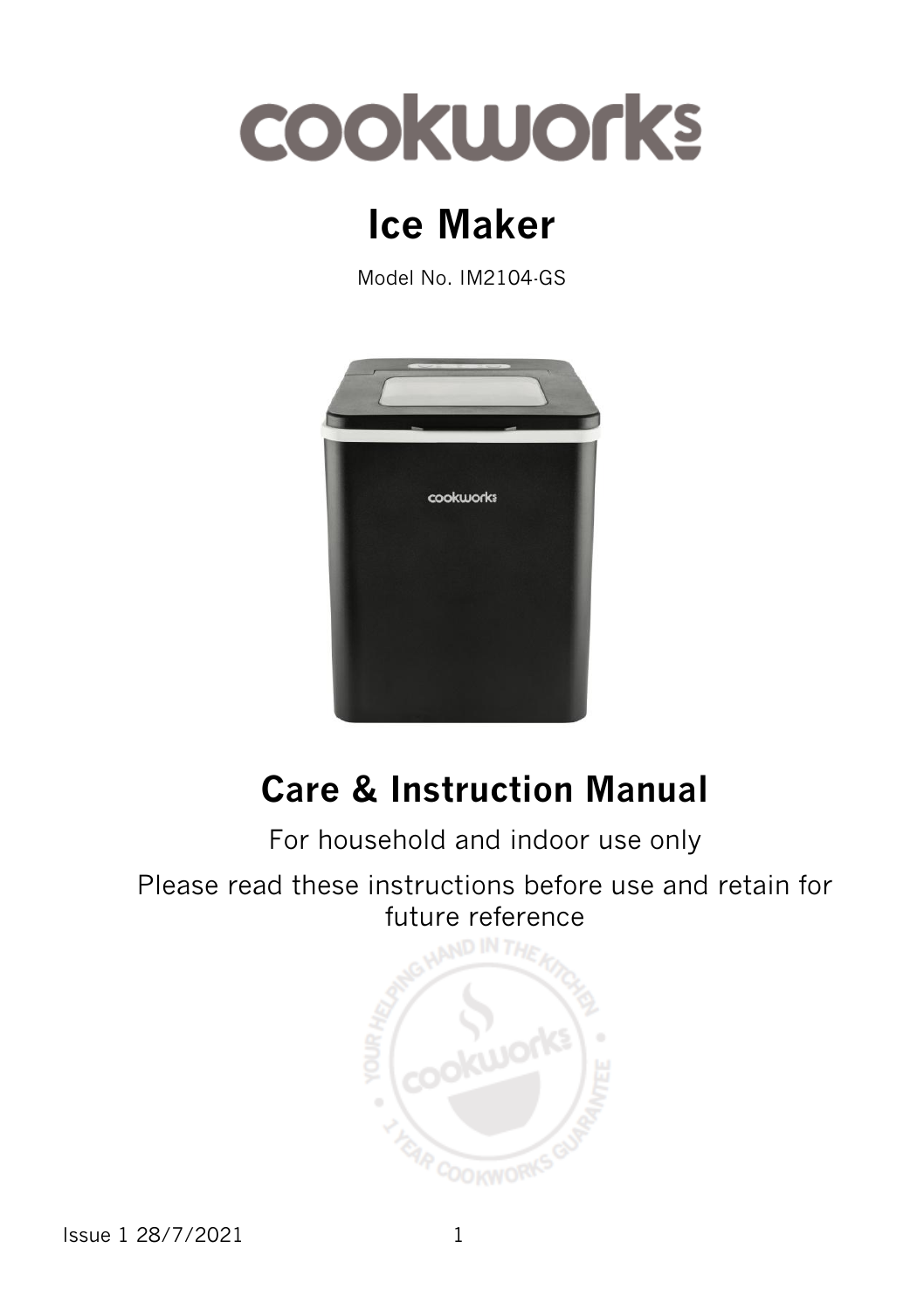#### **ELECTRICAL SAFETY**

- You should only plug the appliance into a 220V‐240V AC, 50Hz supply. Connecting it to other power sources may damage the appliance and will invalidate the guarantee.
- Switch off and unplug when not in use and before cleaning the appliance.
- It is recommended that the appliance and its cord is kept out of reach of children less than 8 years.
- Do not allow children to use the appliance without supervision.
- This appliance can be used by children aged from 8 years and above and persons with reduced physical, sensory or mental capabilities or lack of experience and knowledge if they have been given supervision or instruction concerning use of the appliance in a safe way and understand the hazards involved. Children shall not play with the appliance. Cleaning and user maintenance shall not be made by children without supervision. Children aged from 3 to 8 years are allowed to load and unload **refrigerating appliances**.
- Keep cable, plug and outside of appliance dry and away from areas where it is likely to get splashed. Never immerse in water.
- Do not pull on the cable to disconnect from mains supply.
- Do not operate the appliance if damaged or after it malfunctions. In the event the supply cord is damaged, in order to avoid a hazard it must only be replaced by a qualified service engineer, with a suitably approved part.
- This appliance must be plugged into an earthed socket outlet.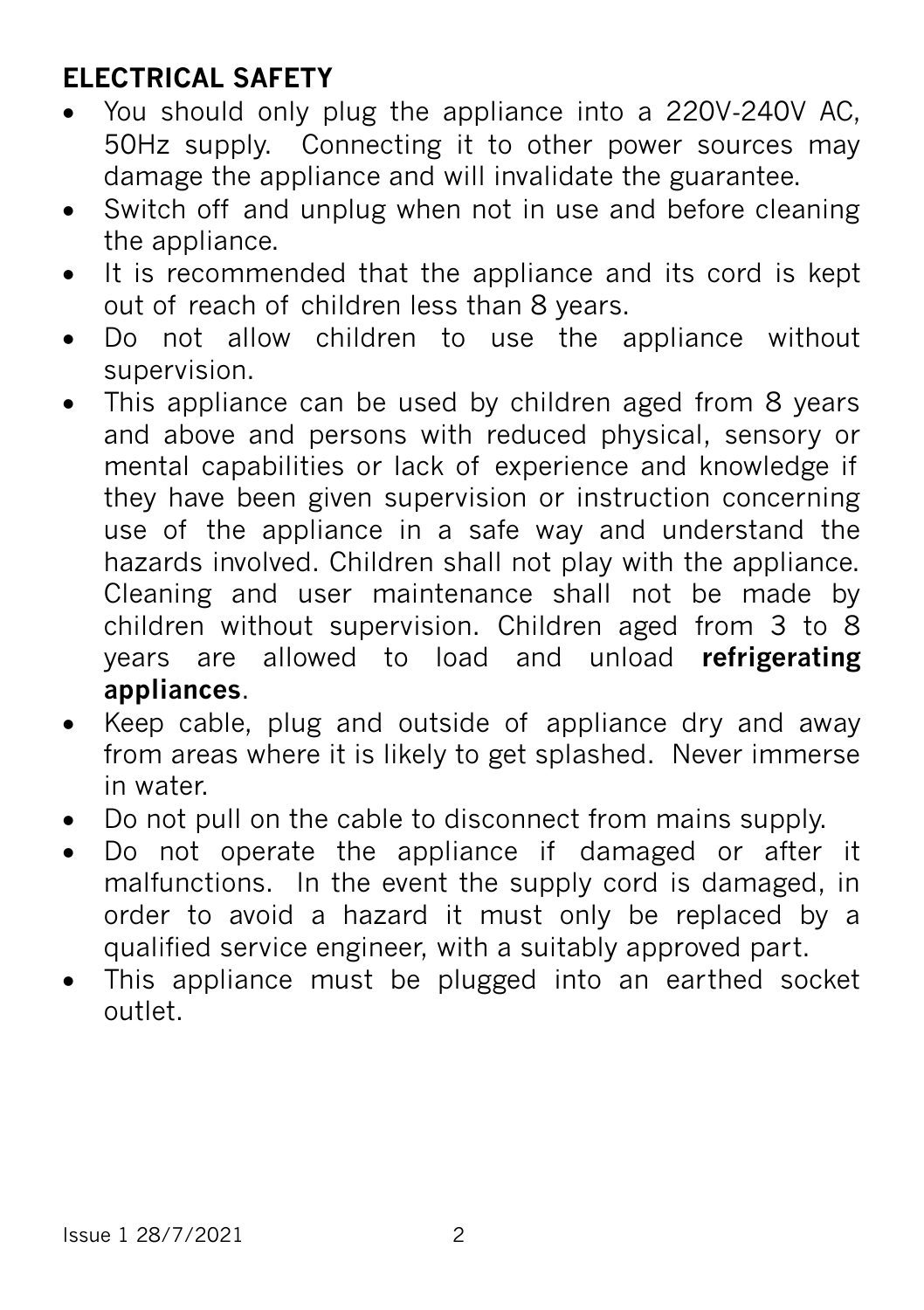#### **WARNING!**

 This appliance is intended exclusively for use in domestic households. It is not suitable for commercial use.



 Risk of fire / flammable materials. This product contains a small amount of flammable refrigerant. In the event of a refrigerant leak, unplug the appliance, open the windows in the area or move appliance outside away from direct sunlight or sources of ignition.

- WARNING: Keep ventilation openings, in the appliance enclosure clear of obstruction.
- WARNING: Do not use mechanical devices or other means to accelerate the defrosting process, other than those recommended by the manufacturer.
- WARNING: Do not damage the refrigerant circuit.
- WARNING: Fill with fresh drinking water only. Never use water from thawed ice cubes.
- If moving the appliance, unplug, always transport in an upright position and avoid mechanical damage.
- WARNING: When positioning the appliance, ensure the supply cord is not trapped or damaged.
- WARNING: Do not locate multiple portable socket-outlets or portable power supplies at the rear of the appliance.
- Do not store explosive substances such as aerosol cans with a flammable propellant in this appliance.
- Only use for the intended purpose described in this manual to make ice. Making ice cubes from drinking water.
- Young children may not have the coordination or fully understand the risks of water and electricity coming into contact. Do not allow children under 8 years of age to fill or refill the ice maker with water.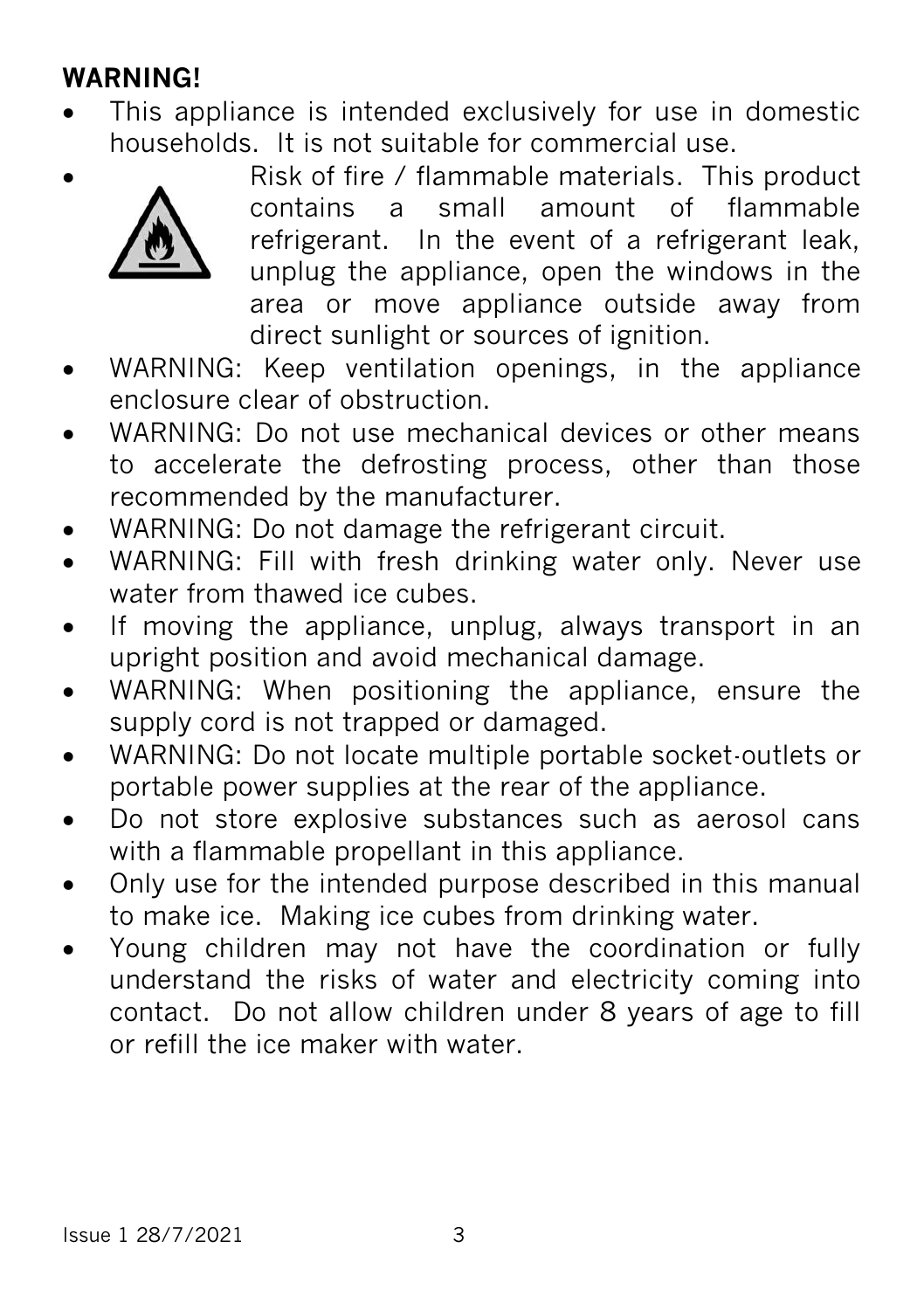#### **PARTS**



- 1. Housing<br>2. Lid
- 2. Lid<br>3. View
- Viewing window
- 4. Control panel<br>5. Fixed cover
- Fixed cover
- 6. Air vents
- 7. Ice collection
	- basket
- 8. Ice scoop
- 9. Power cable
- 10. Ice shovel
- 11. Sensors
- 12. Filter
- 13. Water reservoir
- 14. Max water level
- 15. Drain plug
- 16. Foot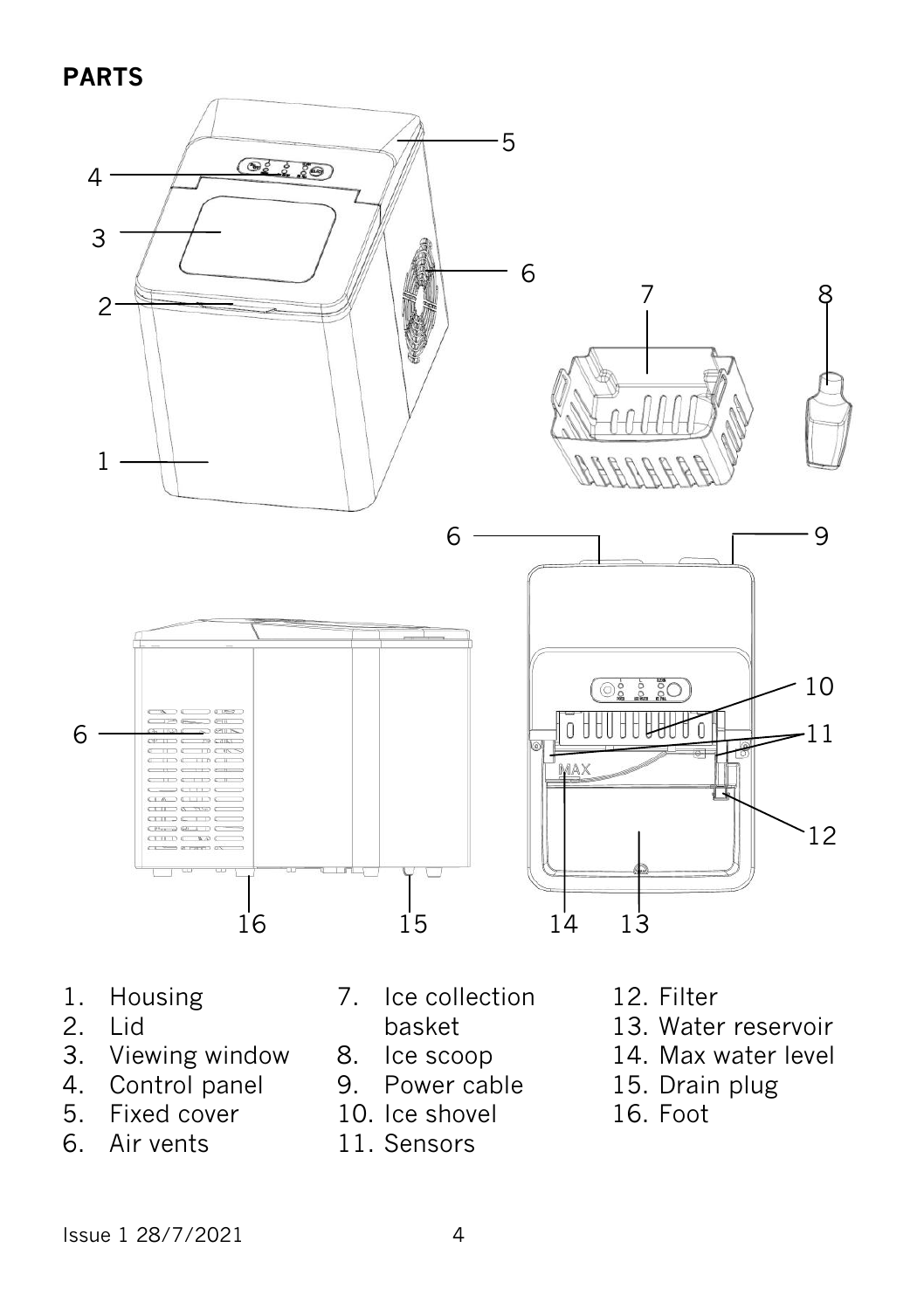#### **CONTROL PANEL**



- 17. On / OFF button
- 18. Small cube indicator
- 21. Operational mode (SELECT) button

20. Clean indicator

- 23. Add water indicator
- 24. Power indicator
- 19. Large cube indicator
- 
- 22. Ice full indicator

#### **INDICATORS**

- Ice full Activates when the ice basket is full. Production stops automatically and will restart when ice is removed from the ice basket.
- Add water Activates when the water reservoir is empty. Production stops automatically and will restart automatically after 20 minutes of adding water or immediately after the ON/OFF button is pressed.
- Clean Activates when the ice maker needs to be cleaned or the water pipes require flushing. See cleaning section.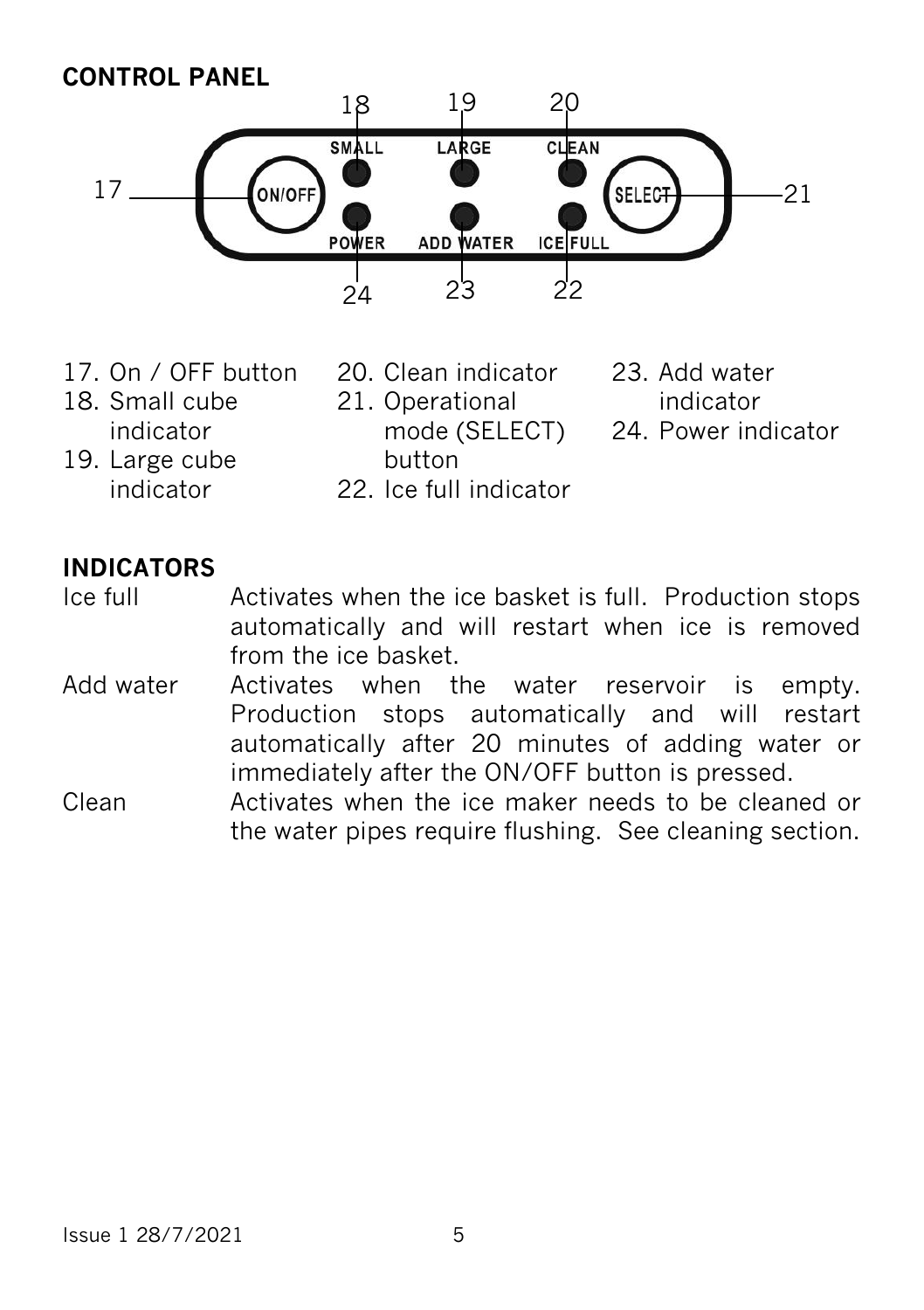#### **FITTING THE ICE COLLECTION BASKET**



**Fig. 1**

#### **BEFORE FIRST USE**

- 1. Unpack the appliance and dispose of all packaging safely.
- 2. Check all parts are present and become familiar with the parts of the ice maker and how to fit and lift out the ice collection basket (fig.1).
- 3. Clean appliance and all detachable parts in accordance with the cleaning section of these instructions.
- 4. Check that the drain on the underside of appliance is fully closed.
- 5. Place the ice maker on a stable, flat surface that will be undamaged by heat and water, that is within easy reach of a plug socket and away from heat sources.
- 6. Ensure that there is 15cm clearance for adequate airflow around all sides.
- 7. **Allow the appliance to settle for 2 hours before using.** Using the appliance immediately can seriously damage the icemaker. The resting time allows the oil in the compressor to flow back into position and for the gas to settle.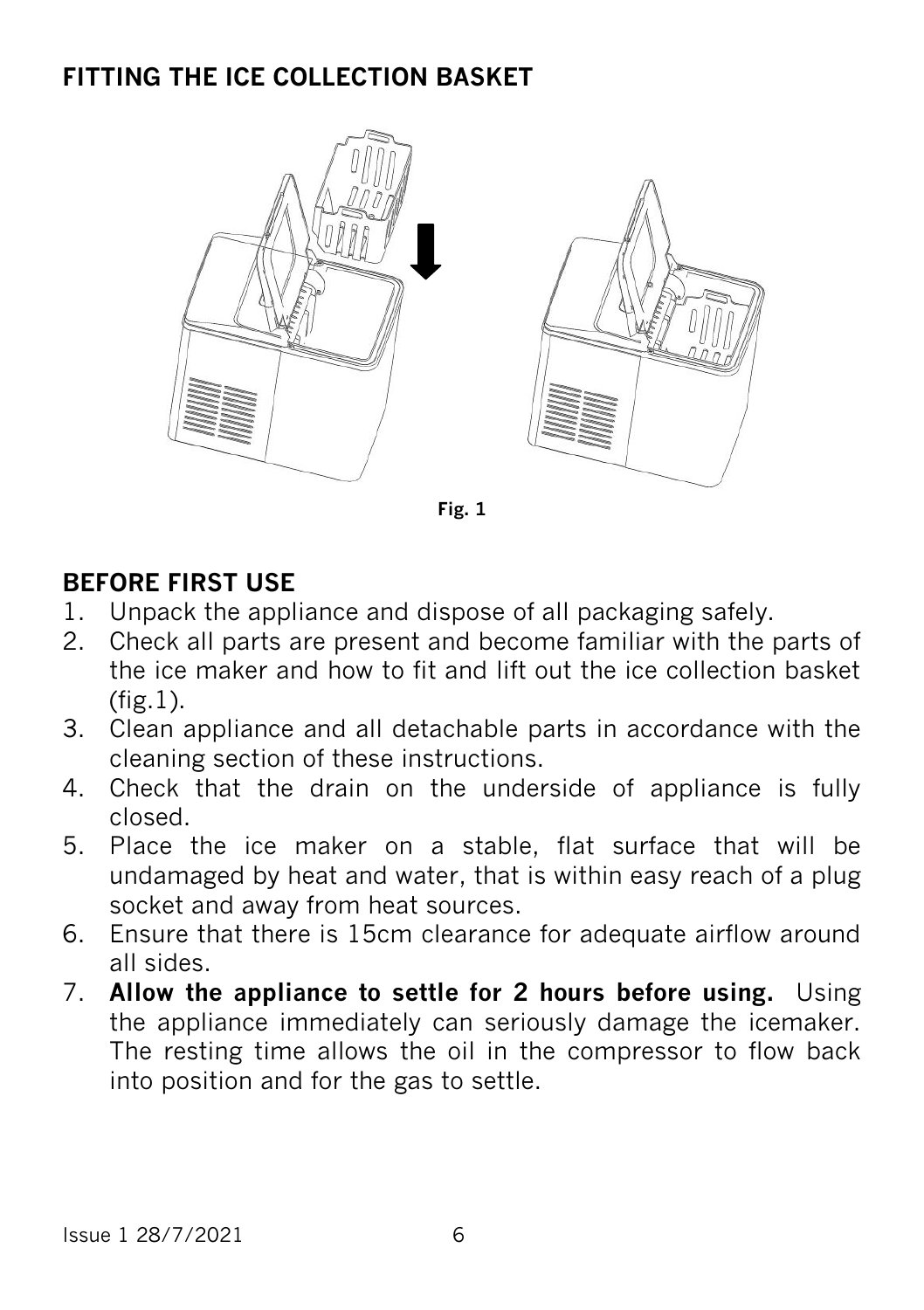#### **ICE MAKER USE**

- 1. Place the ice maker in the desired location **and ensure the oil and gas have had chance to settle** if the appliance has been moved.
- 2. Lift the lid, remove the ice collection basket (if fitted).
- 3. Using a jug, fill the water reservoir with **drinking water** at or below room temperature. Do not exceed the MAX level mark and never use warm or hot water as this will damage the appliance.
- 4. Refit the ice collection basket and close the lid.
- 5. Fully unwind the cable and plug in, the POWER indicator will illuminate and flash. For safety do not allow the cable to dangle over the edge of units.
- 6. Press the ON/OFF button. The POWER indicator will stop flashing.
- 7. Press the SELECT button until the indicator of choice is illuminated.
	- $\bullet$  'S' indicator illuminated = Small cubes
	- $\bullet$  'L' indicator illuminated = large cubes
- 8. Ice making will start automatically and it will take 7 15 minutes to produce the first batch of ice. The time taken depends on the ambient temperature and the temperature of the drinking water added. Cooler room temperatures and drinking water will result in ice being formed in a faster time. The sequence is as follows -
	- Water is pumped into the tray below the evaporator (metal tube).
	- Ice begins to form around the evaporator.
	- When ice reaches the size selected (Small or Large), the water tray under the evaporator tilts and the remaining water drains back into the reservoir
	- Ice drops from the evaporator and is pushed forward into the ice collection basket by the ice shovel.
	- The water tray will return to the position under the evaporator and the sequence will begin again.
- 9. When sufficient ice has been produced press the ON/OFF button to switch off the appliance and transfer the ice to the freezer or ice bucket
- 10. Unplug the appliance, allow it to warm up to room temperature and drain the water from the reservoir if the appliance is not going to be used again soon.

Issue 1 28/7/2021 7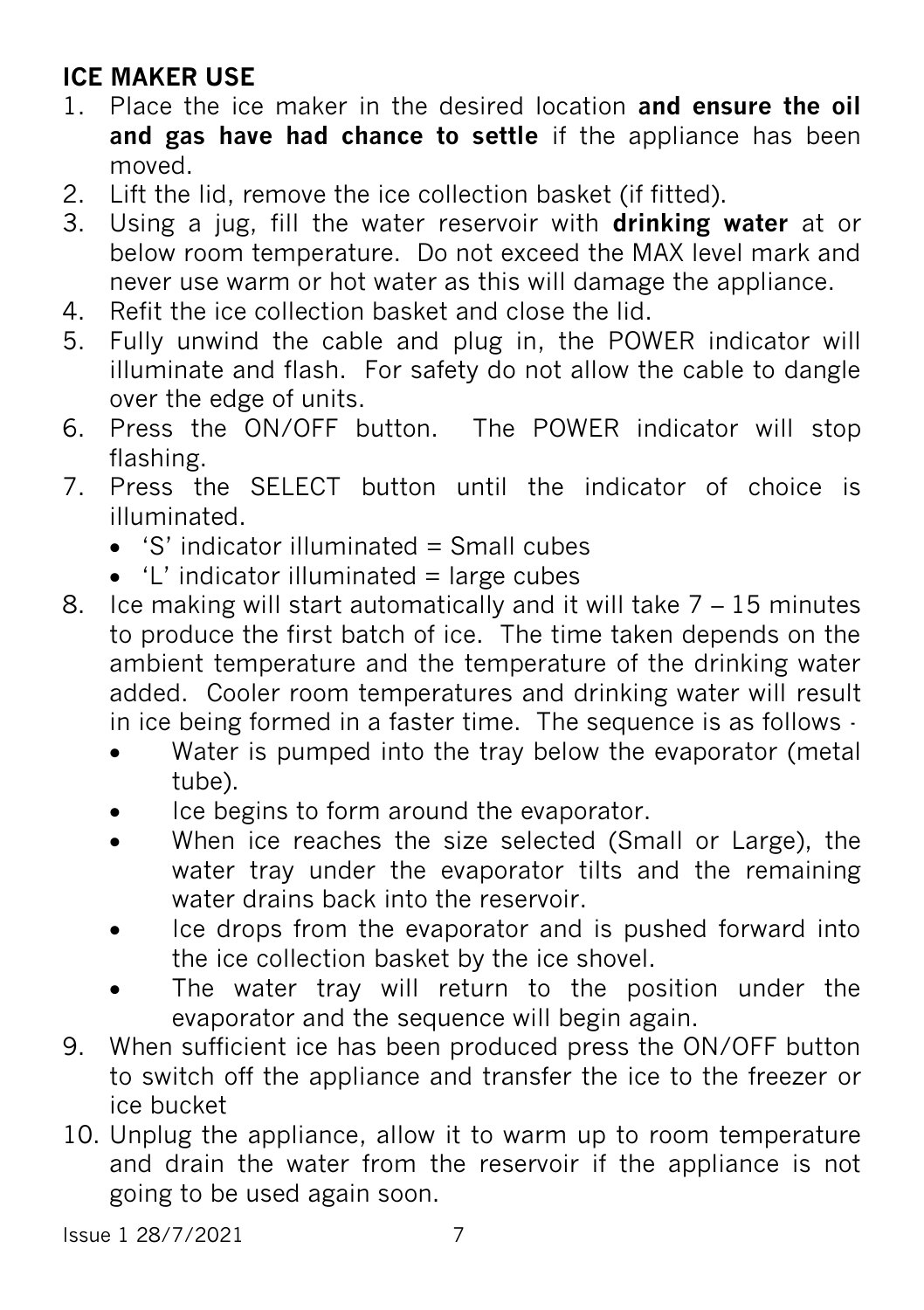#### **REFILLING THE WATER RESERVOIR**

If the ADD WATER indicator activates the water reservoir requires to be refilled and the ice maker will pause automatically.

- 1. Open the lid and lift out the ice collection basket.
- 2. Using a jug, fill the water reservoir with cool drinking water. Do not exceed the MAX level mark.
- 3. Refit the ice collection basket and close the lid.
- 4. Press the ON/OFF button to restart operation. If the ON/OFF button is not pressed after refilling, operation will restart automatically after 30 minutes.

#### **CLEANING & MAINTENANCE**

#### Rinsing the ice maker

**After 24 hours of inactivity the water reservoir and pipework need to be flushed for hygiene reasons.**

- 1. Switch off and unplug the appliance.
- 2. Lift the lid and remove the ice collection basket.
- 3. Move the ice maker forward so that drain plug clears the worktop by 6cm (fig. 2) and position a large bowl (e.g. washing up bowl) to collect the residual water in the reservoir.



- 4. Open the drain plug (fig. 3) and empty the water.
- 5. Refit the drain plug and fill the water reservoir with fresh drinking water
- 6. Plug in and switch on the appliance and then press the SELECT button until the 'clean' indicator starts to flash.
- 7. Press the ON/OFF button. The 'clean' indicator will stop flashing and the pump will circulate water through the icemaker for 5 minutes and automatically stop.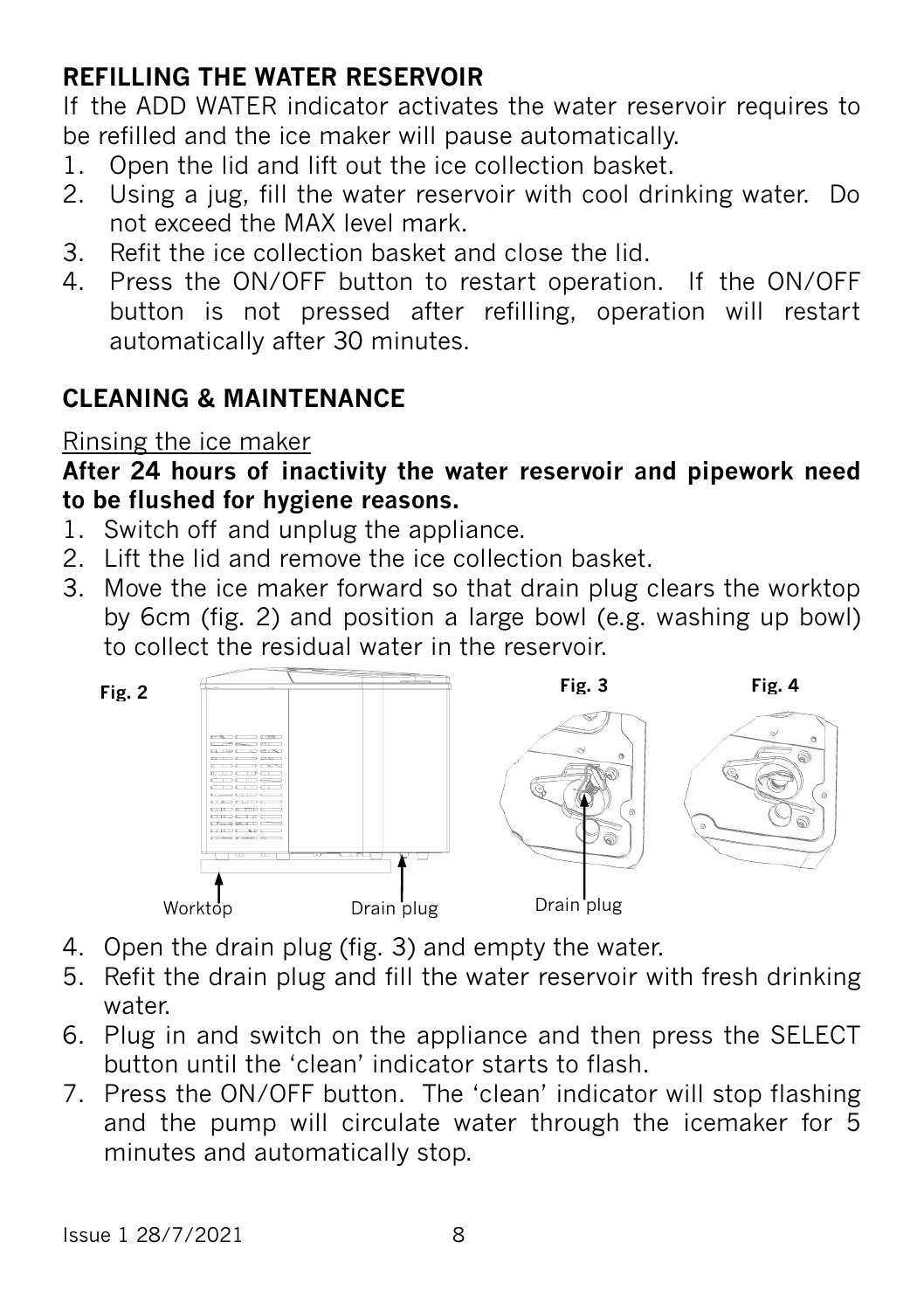- 8. Once the water has been circulated, switch off the appliance, open the drain plug and empty the water again.
- 9. Refit the drain plug (fig 4), reposition the ice maker, fill the water reservoir with fresh drinking water and use as normal.

#### Cleaning the ice maker

Clean the icemaker once per week if in regular use, when the CLEAN indicator activates, before and after prolonged storage.

- 1. Switch off and unplug the appliance and allow it to warm up to room temperature.
- 2. Lift the lid and remove the ice collection basket.
- 3. If residual water can be seen in the water tray under the evaporator, push the tray gently backwards so that all the water drains back into the reservoir.
- 4. Move the ice maker forward so that drain plug clears the worktop by 6cm (fig. 2) and position a large bowl (e.g. washing up bowl) to collect the residual water in the reservoir.
- 5. Open the drain plug and empty the water (fig. 3).
- 6. Grip the filter and pull straight upwards to remove.
- 7. Wipe internal surfaces with a soft cloth soaked in warm water and vinegar, rinse with clean water and then wipe dry.
- 8. Wipe external surfaces of the ice maker with a soft damp cloth and dry surfaces with a soft dry cloth.
- 9. Wash loose parts (filter, ice scoop and ice collection basket) in hot water with a little washing up liquid. Rinse and dry thoroughly. Not suitable for the dishwasher.
- 10.Do not use boiling water, strong detergents or abrasives, as these may dull or scratch the surface. Do not immerse in water. Do not use a steam cleaner.
- 11.Ensure all parts are dry before refitting the drain plug (fig. 4), loose parts and storing.
- 12.If the ice maker is left empty for long periods, switch off, defrost, clean, dry, and leave the door open to prevent mould developing within the appliance.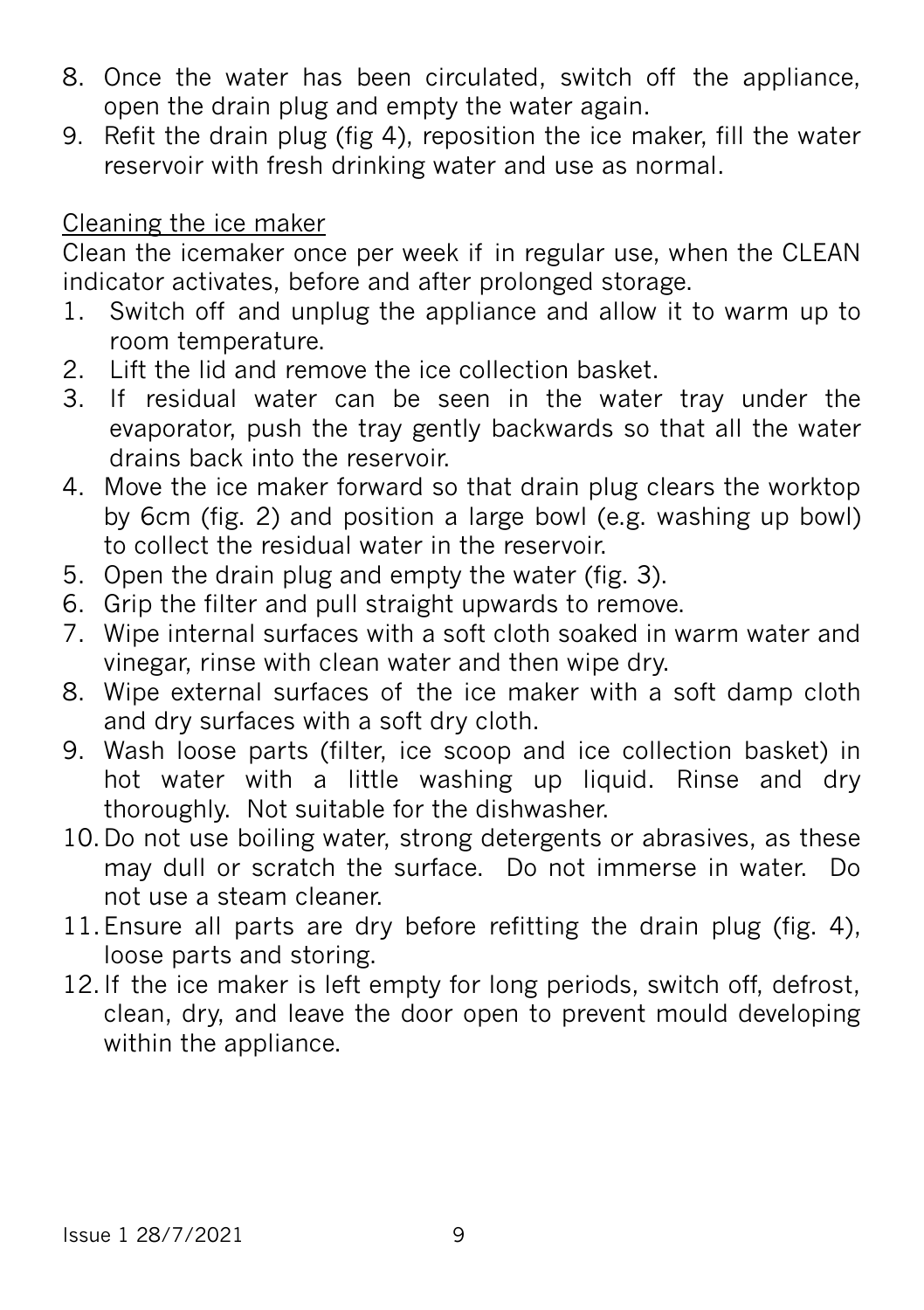#### **TROUBLESHOOTING**

| Observation            | Potential cause / solution                                                            |
|------------------------|---------------------------------------------------------------------------------------|
| <b>ADD WATER</b>       | Low water level. Refill water reservoir and restart                                   |
| indicator              | icemaker.                                                                             |
| illuminates            | Filter at bottom of water reservoir is blocked.                                       |
|                        | Clean the ice maker and filter                                                        |
|                        | Pump malfunction. Call helpline 0345 640 3030                                         |
| <b>ICE FULL</b>        | The ice basket is full. Remove ice from the                                           |
| indicator              | basket.                                                                               |
| illuminates            | Diode sensor malfunction. Wipe sensors above                                          |
|                        | the ice collection basket to remove any foreign                                       |
|                        | objects and restart the ice maker. If indicator                                       |
|                        | still illuminated call helpline 0345 640 3030                                         |
| <b>ADD WATER &amp;</b> | Water tray under the evaporator bar not in the                                        |
| <b>ICE FULL</b>        | correct position. Unplug the appliance and                                            |
| indicators             | check if tray is being blocked                                                        |
| <b>BOTH</b>            | Sunlight falling on the diodes is interfering with                                    |
| illuminate             | signal and means that ICE FULL sensor is                                              |
|                        | inoperative. Unplug ice maker and move it to a                                        |
| Ice sticks             | more shaded position.                                                                 |
| together during        | Ice production cycle too long. Switch off and<br>allow ice too melt before restarting |
| cycle                  | Water temperature too low. Refill reservoir with                                      |
|                        | water between 8 - 25°C                                                                |
| Ice making             | Ambient or water temperature too high                                                 |
| cycle seems            | Refrigerant system has leaked. Call helpline                                          |
| normal but no          | 0345 640 3030                                                                         |
| ice produced           | Refrigerant system blocked. Call helpline 0345<br>640 3030                            |
| Poor ice               | Poor heat dissipation. Ensure there is a                                              |
| making                 | clearance of 15cm around all sides of the ice                                         |
|                        | maker.                                                                                |
|                        | Water temperature too high. Water reservoir                                           |
|                        | should be refilled will water between 8 - 25°C                                        |
|                        | Ambient temperature too high. Operate ice                                             |
|                        | maker in room with temperature between 10 -                                           |
|                        | 43°C                                                                                  |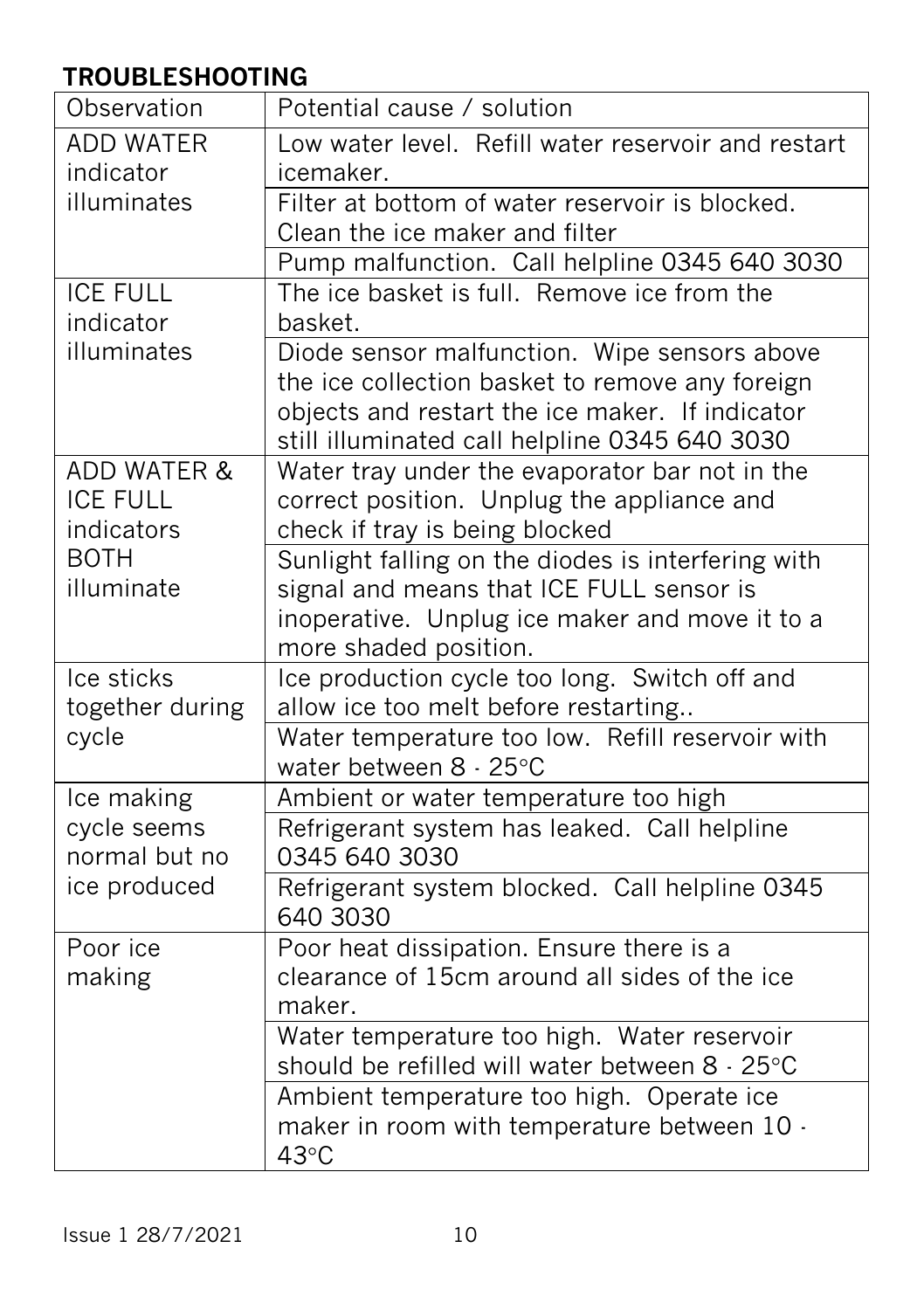#### **TECHNICAL SPECIFICATION**

| Cookworks Ice Cube Maker      |             |                             |
|-------------------------------|-------------|-----------------------------|
| Model                         |             | IM2104-GS                   |
| Rated Voltage & Frequency     |             | $220 - 240V \sim 50Hz$      |
| <b>Rated Power Input</b>      |             | 150W                        |
| Class rating                  |             | 1 (earthed)                 |
| <b>BS 1362 fuse</b>           |             | 10A                         |
| Refrigerant                   | <b>Type</b> | R600a                       |
|                               | Weight      | 24g                         |
| Climate class                 |             | ST / SN/ N /T               |
| Insulating material           |             | <b>Expanded Polystyrene</b> |
| Water reservoir capacity      |             | 1.75litres                  |
| Ice production capacity       |             | 9 pieces per cycle          |
|                               |             | 10kg in 24 hours approx.    |
| Ice storage capacity          |             | 0.5kg approx.               |
| Product dimensions (external) |             | 330 x 227 x 292 mm          |
| Product weight (net)          |             | 7.55 kg approx.             |

# UK CE

#### **RECYCLING ELECTRICAL PRODUCTS**

You should now recycle your waste electrical goods and in doing so help the environment.

This symbol means an electrical product should not be disposed of with normal household waste. Please ensure it is taken to a suitable facility for disposal when finished with.

Visit www.recycle-more.co.uk, click on "bank locator" and enter your postcode to find your nearest recycling site.

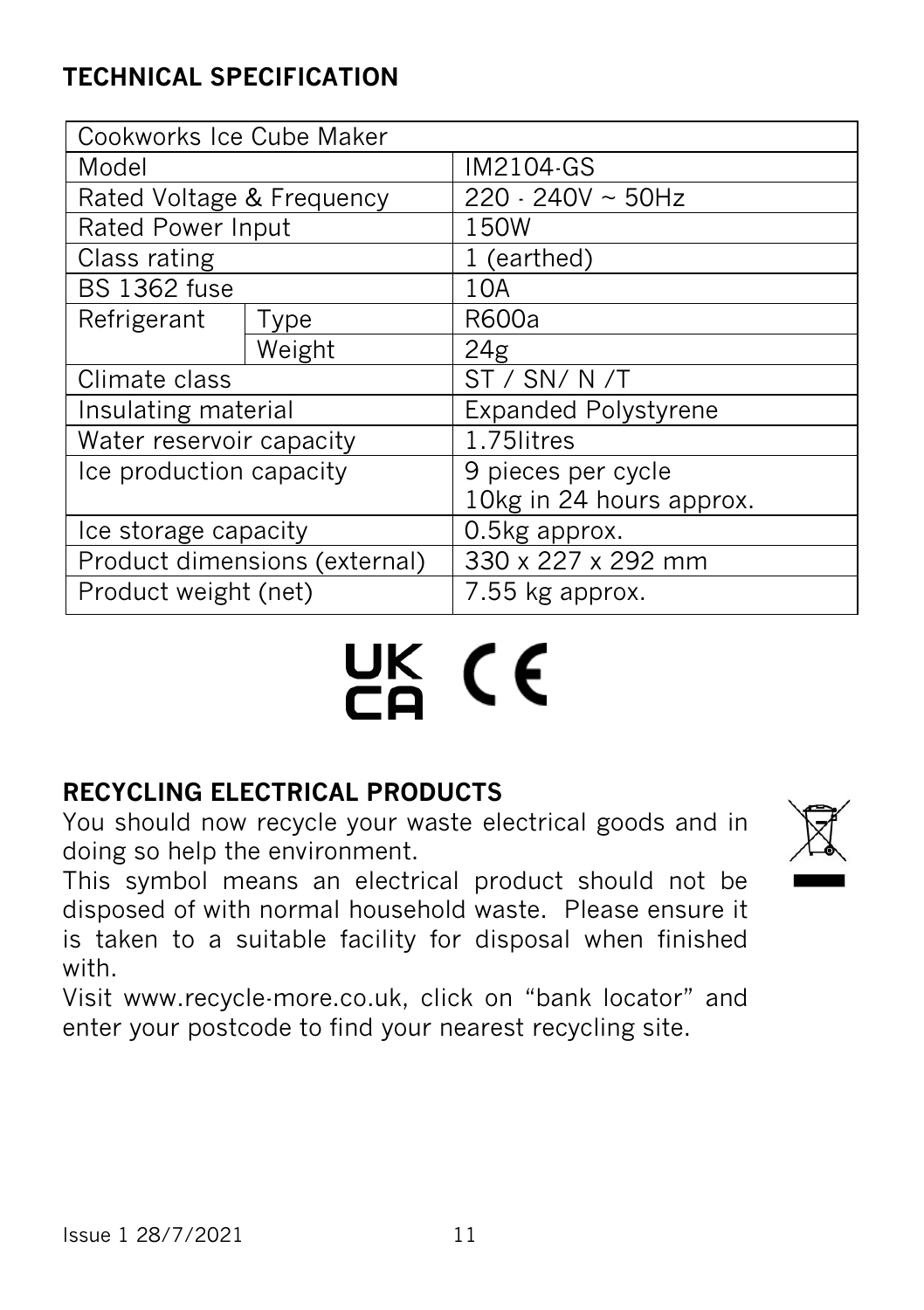#### **PLUG / WIRING ADVICE**

The wires in this mains lead are coloured in accordance with the following UK electrical code: BLUE = NEUTRAL  $B$ R $OWN = I$  IVF

 $G$ REEN + YELLOW = EARTH

#### Non-rewireable plug

This appliance may be fitted with a "non-rewireable" plug. If you need to change the fuse in a "non‐rewireable" plug, the fuse cover must be refitted. If the fuse cover is lost or damaged, the appliance must not be used.

#### Rewireable plug

The colours of the wires in the mains lead of this appliance may not correspond with the coloured markings identifying the terminals in a rewireable plug. **Rewireable plugs should only be replaced by a suitably competent person. If in doubt, consult a qualified electrician.** 



The BLUE wire must be connected to the terminal marked with the letter N

The BROWN wire must be connected to the terminal marked with the letter L

The GREEN & YELLOW wire must be connecting to the terminal marked with the letter E or the earth symbol  $\bigoplus$ .

| Produced in China. | Argos Limited, 489-499 Avebury Boulevard,<br>Milton Keynes, MK9 2NW.<br>Argos (N.I.) Ltd, Forestside Shopping Centre,<br>Upper Galwally, Belfast, United Kingdom, BT8<br>6FX. |
|--------------------|-------------------------------------------------------------------------------------------------------------------------------------------------------------------------------|
|                    | Argos Distributors (Ireland) Limited, Unit 7,<br>Ashbourne Retail Park, Ballybin Road,<br>Ashbourne, County Meath, Ireland<br>www.argos.co.uk/cookworks<br>Tel: 0345 640 3030 |